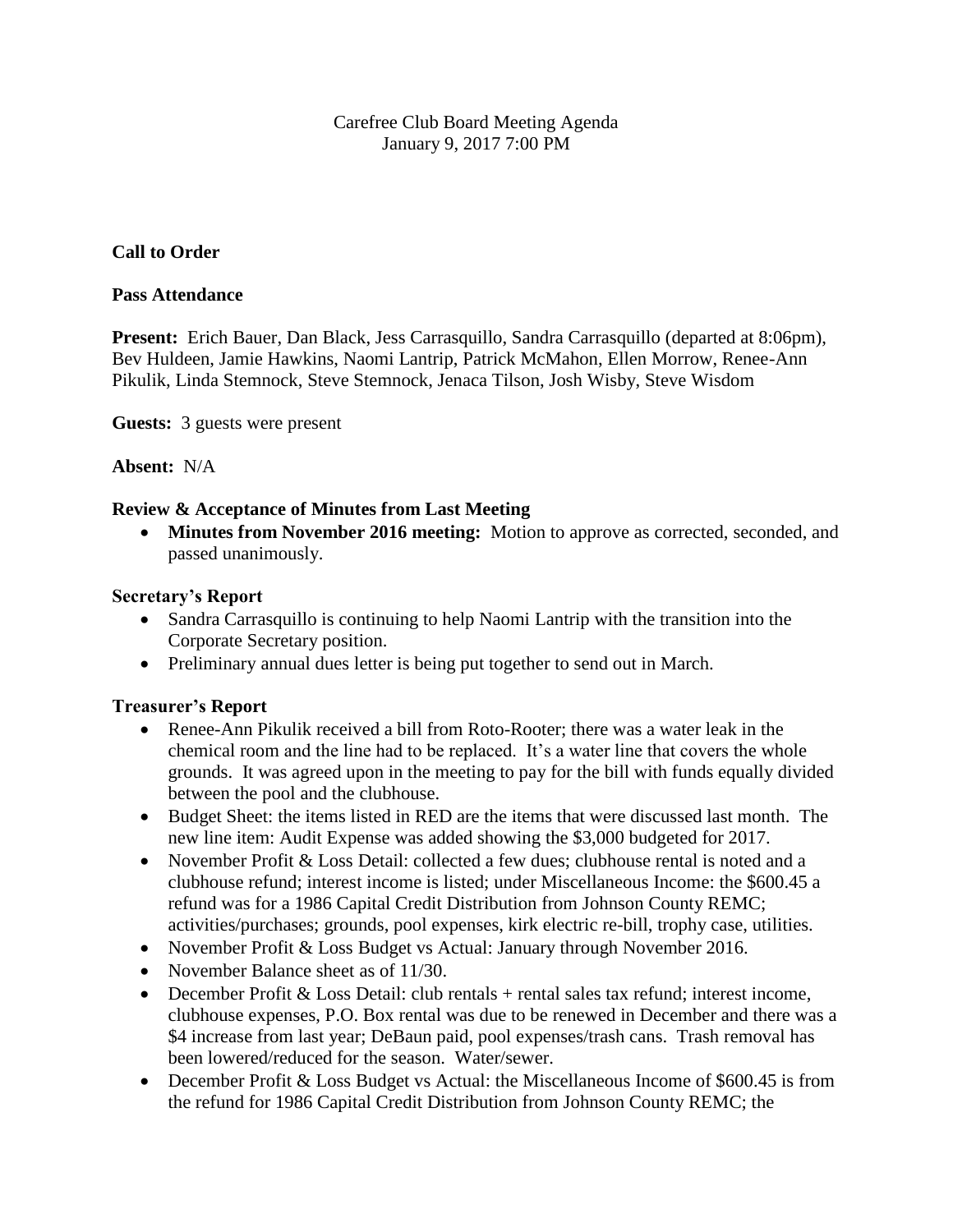Contingency Fund was for the roof repair on the guard shack earlier in the year; legal expense is for the attorney; Swim Team Income  $= $2,220.50$ . The Board asked Erich Bauer if he would like that money to go into the Swim Team Reserve and Erich Bauer stated he would like that money to go back to the Club. A motion was made to approve that request, seconded, and passed unanimously. The Net Income amount of \$45,683.08 is a sum from the Budget of  $$20,015$  Budget + the Over Budget  $$25,668.08$ . A request was made to move the \$45,683.08 to the Reserves account in May. A Motion to approve moving the money to the Reserves account in May was made, seconded, and passed unanimously.

- December Balance Sheet: HH Gregg is paid off; In 2016 there were 2 capital expenditures: Baby Pool Tile/Paint and Pool Pump; the money for these 2 capital expenditures came from the Operating account and we should take the money from the Reserve account and put it back to the Operating account. Two transfers will be done to match both expenses: \$11,840 and \$3,997.40. Motion to move that money back into the general operating account was made, seconded, and passed unanimously.
- Motion to accept Nov treasurer report was made, seconded, and passed unanimously.
- Motion to accept Dec treasurer report was made, seconded, and passed unanimously.

# **Committee Reports**

**Pool**

- Linda Stemnock advised that the large boxes on skids outside the chemical room contain the new trash cans that will align with the health department.
- Also, the lights in concession and guard/swim team room were replaced with LEDs. (The bill will come from Pritt)
- Sump pump was replaced. (A bill will be coming for that also)

# **Grounds**

• In December, Jess Carrasquillo had the dead ash tree was cut down and signs were put out to come get free wood; all the wood was taken. Jess would like to get pricing on having a couple stumps removal. The basketball, tennis, and volleyball nets were taken down for the winter and will be put back up in spring. Basketball/Tennis court items to discuss the proposal of redoing and he would like to put a committee together/asking President for 25 minutes next meeting to discuss. The cell phone tower on Fairview got moved to the west side of leisure closer to the RR tracks. Possible community meeting about the cell tower on sunshine/leisure.

## **Newsletter**

- Jenaca Tilson asked if the budget should be put in the newsletter.
- Articles due by Sunday, January  $15<sup>th</sup>$  for the next newsletter.
- If a replacement to write the newsletter is not found by the time Jenaca is done with school in August, she said she will pick back up writing the newsletters.

# **Activities**

 Bev Huldeen said at the cookie exchange; 5 adults and some children showed up; Bev says she is still interested in a spa event and is looking at the month of February to schedule this activity.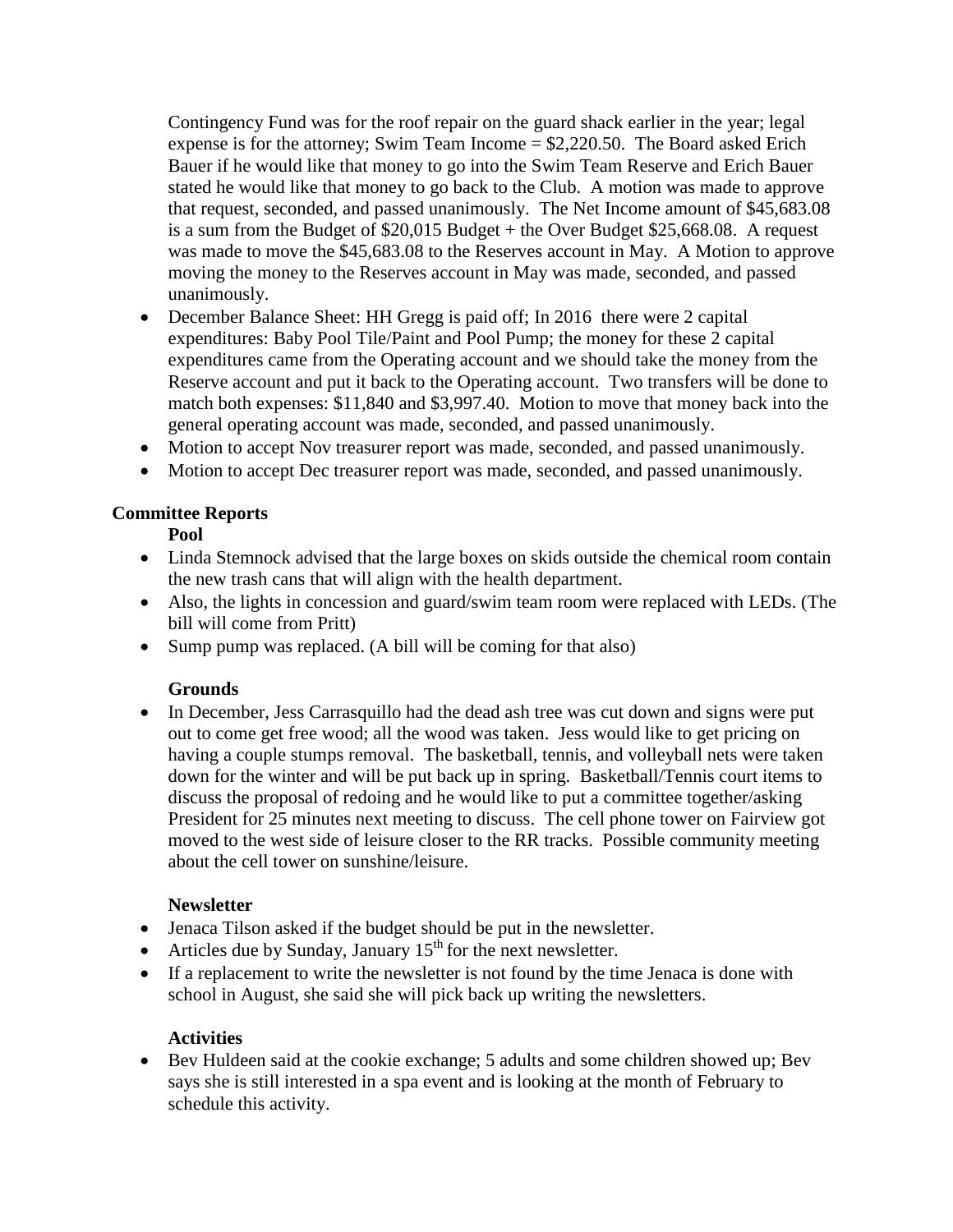## **Web**

 Erich Bauer Last couple of months/no changes to looks; Dues will be updated; budget will be put out there. In March he will upload the March dues letter.

## **Clubhouse**

• Steve Wisdom reported: 2 reports/December: clubhouse income was \$588. HH Gregg balance of \$644.26 was paid off; still paying on the Home Depot bill; he purchased a new steam mop, new supplies to help Linda Stemnock who is taking over the clubhouse rentals for Steve Wisdom while he is gone for a month (1/11/2017 through 2/10/2017). Purchased new plow stakes; they keep getting stolen.

### **Old Business:**

- 1. Audit; Engagement letter
	- Difference between engagement letter and audit review. Audit procedures 'we will also request written representation from our attorney' – do we have an attorney? The engagement letter is not a contract it's just stating what they offer. Audit is a broader scope and engagement is a review.
	- Do we have a plan if cost exceeds \$3,000 budget are we prepared to pull money from elsewhere? Erich Bauer mentioned the extra money from the swim team. Nothing was resolved at the current meeting and no determination was made. Jess mentioned we should trust the treasurer to give us guidance on where the money should come out or possibly Naomi could give guidance. Is Erich willing to for-go the money? Motion to have it signed and set off and if it does run over we use the money from swimteam, seconded. All YES.
- 2. Update on bank statements
	- Keeping complete transparency. Past minutes don't state to remove previous and put Jess. Chris Cummins was removed and Renee-Ann will provide dates for the bank. A motion was made to get the proper documentation to get Chris Cummins removed from the bank account and to show Jess Carrasquillo added effective  $2/19/15$ , and then to show Ellen Morrow added effective  $1/1/2017$ . 1<sup>st</sup> Motion to get Chris Cummins removed and Jess Carrasquillo added was made, seconded, and passed unanimously.  $2<sup>nd</sup>$  motion was made to get Jess Carrasquillo removed and Ellen Morrow added, seconded, and passed unanimously.
	- Read only access for the back statements: Who wants view access: Naomi Lantrip, Linda Stemnock, Jess Carrasquillo, Steve Stemnock (Bloom Bank and PNC)
- 3. Recruitment of members for committees (Josh)
	- Josh will get with committee heads and see what they need for their 5-7 committee members under each head… can be non-board members.
- 4. Update on surety bond for Treasurer
	- Naomi, fidelity bond from our insurance carrier. (It's in the 9/12 meeting notes)

#### **New Business:**